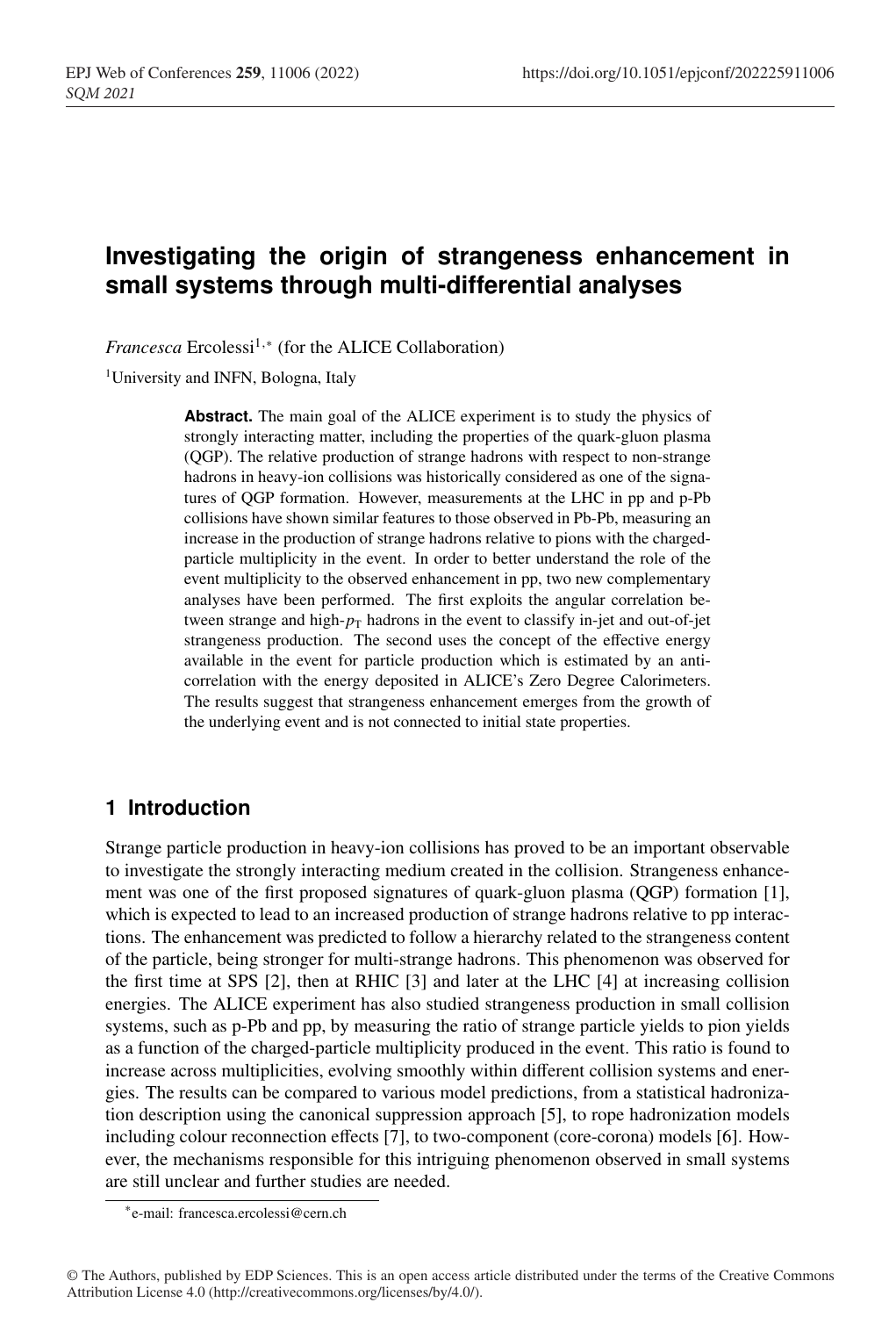### **2 Results**

The ALICE experiment identifies  $K_S^0$ ,  $\Lambda$ ,  $\Xi$  and  $\Omega$  baryons by reconstructing their weak decay daughter tracks in the central pseudorapidity region. The main subdetectors used for particle identification (PID) and tracking include the six-layer high resolution Inner Tracking System (ITS) and the large volume Time Projection Chamber (TPC). Two forward detectors placed on both sides of the ALICE interaction point, the V0 and the Zero Degree Calorimeters (ZDC), are used to classify events in multiplicity and energy event classes, respectively. A detailed description of the ALICE apparatus and its performance can be found in [8]. The two analyses presented in these proceedings exploit multi-differential approaches to explore strangeness enhancement in pp.

The processes involved in particle production in pp collisions can be classified into hard and soft ones, depending on the momentum transfer. The relative contribution of hard and soft processes to strangeness production in pp is still not fully understood and can be studied through techniques involving two-particle correlations. In the first analysis ALICE exploits the angular correlation method to separate  $K_S^0$  and  $\Xi$  hadrons produced in jets (hard processes) from those produced out-of-jets (soft processes). Particles produced in the near-side jet region are characterised by a small angular separation from the leading particle of the jet, which is identified as the particle with the highest transverse momentum in the collision with  $p_T > 3$  GeV/*c*. The angular correlation distribution of the jet trigger particle and the associated strange hadron is studied in the  $(\Delta \eta, \Delta \phi)$  plane, which is divided into a near-side-jet region, an out-of-jet region, and a full inclusive region. The near-side-jet contribution is obtained subtracting the full and out-of-jet in the  $(\Delta \eta, \Delta \phi)$  corresponding region. The Ξ yields per trigger particle and per unit of  $\Delta \eta \Delta \phi$  are displayed in Fig. 1 as a function of the charged-particle multiplicity produced at midrapidity.



Figure 1.  $\Xi$  yields per trigger particle and per unit of  $\Delta \eta \Delta \phi$  as a function of the charged-particle multiplicity produced at midrapidity.

The full and out-of-jet yields increase with multiplicity, while the near-side-jet yields show a very mild to no dependence on particle production at midrapidity. Similar results are obtained for  $K_S^0$  yields. These results suggest that out-of-jet (soft) processes are the dominant contribution to strange particle production in pp collisions.

The multiplicity distribution of charged hadrons is an important characteristic of the hadronic final state of any collision. But it also reflects the initial dynamics of the interaction,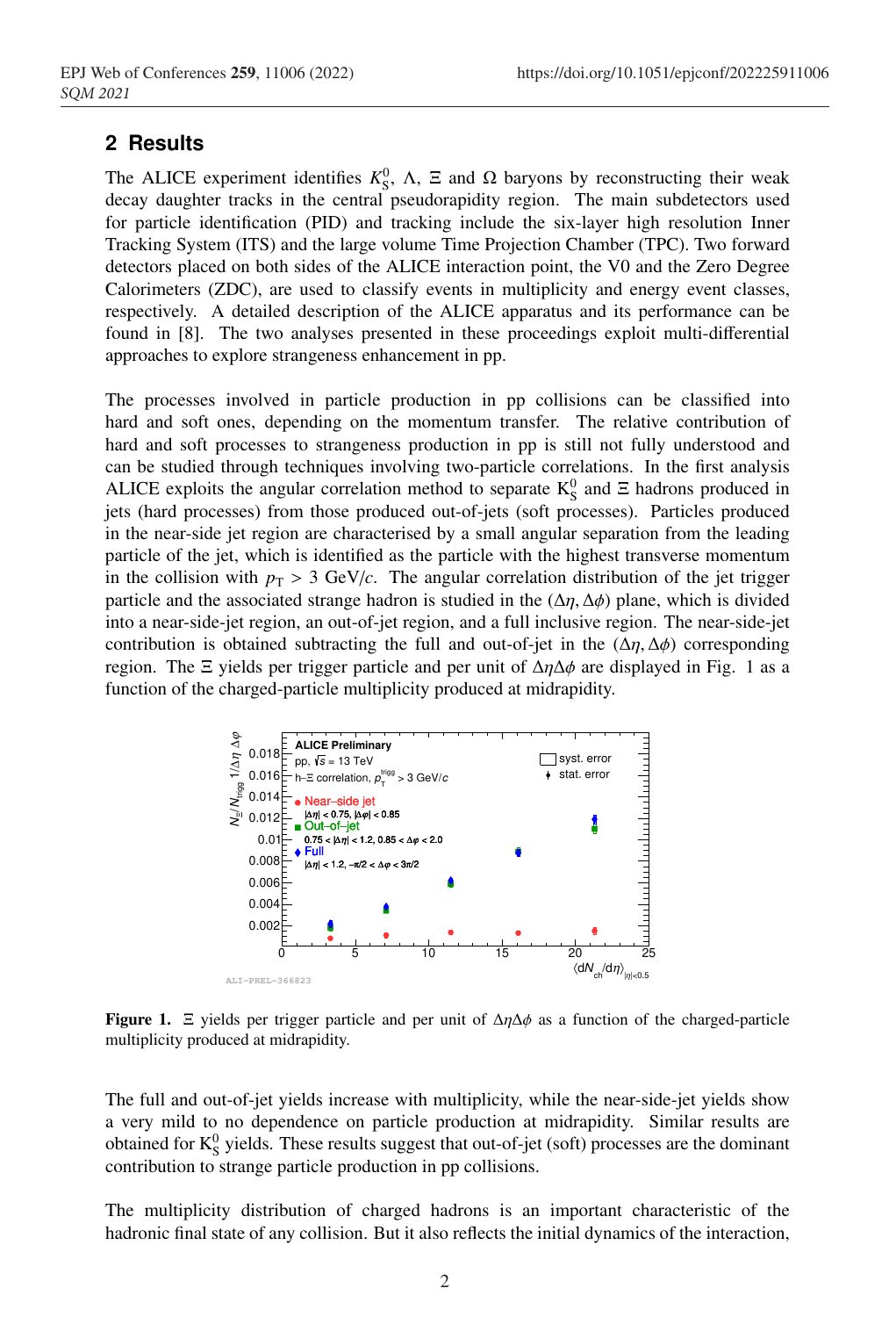being strongly correlated with the energy effectively available for particle production in its initial stages (effective energy). In pp collisions the effective energy is reduced with respect to the full centre-of-mass energy due to the leading effect, which consists of a high probability to emit forward baryons with large longitudinal momenta along the direction of the incident beams. More details can be found in [9] and references therein. The effective energy can be estimated by means of ALICE's ZDC by detecting the energy deposits of the forward leading baryons in each event hemisphere:  $E_{\text{effective}} = \sqrt{s} - E_{\text{leading}}$ . In the second analysis the events are classified in effective energy and multiplicity percentile classes, using the information from the ZDC and V0 detectors, respectively, in order to disentangle initial and final state effects on strange hadron production. The correlation between effective energy and particle multiplicity in pp is studied using the PYTHIA 8 event generator in Fig. 2 (left), which shows that events selected using a V0 or ZDC based estimator alone are sensitive to both initial and final state. Fig. 2 (right) shows the ratio of  $\Xi$  yields to the charged-particle multiplicity in the event (self-normalized to INEL $>0^1$ ) as a function of particle production at midrapidity selected using V0 or ZDC. Ξ hadron production is found to increase with multiplicity following a similar trend, independent of the estimator used.



Figure 2. (left) Multiplicity and effective energy correlation in PYTHIA 8 using V0 and ZDC event classes. (right) Ratio of Ξ yields to the charged-particle multiplicity (self-normalized to INEL>0) as a function of particle production at midrapidity, using V0 and ZDC standalone selections.

In order to separate initial and final state contributions to strange particle production, V0 and ZDC combined classes are exploited. Their discriminating power in terms of effective energy and multiplicity is studied in Fig. 3 (left) via the PYTHIA 8 event generator. Events are selected using ZDC percentile selections, fixing the multiplicity through the V0 estimator in a high and low range (red points), and vice-versa using V0 percentile selections, fixing the effective energy through the ZDC estimator to a high and low range (blue points). Fig. 3 (right) shows the ratio of Ξ yields to the charged-particle multiplicity (self-normalized to INEL>0) selected using ZDC event classes, fixing the multiplicity through the V0 estimator. The points are distributed in a flat trend showing no dependence on the energy percentile estimator. The different V0 selection is responsible for the enhancement observed between the two sets of points. The results suggest that the effective energy does not play a significant role in the strangeness enhancement observed in pp collisions, which is found to be driven by the final state multiplicity.

<sup>&</sup>lt;sup>1</sup>INEL>0 is a conventional event class which contains events with at least one charged particle in  $|\eta|$ < 1.